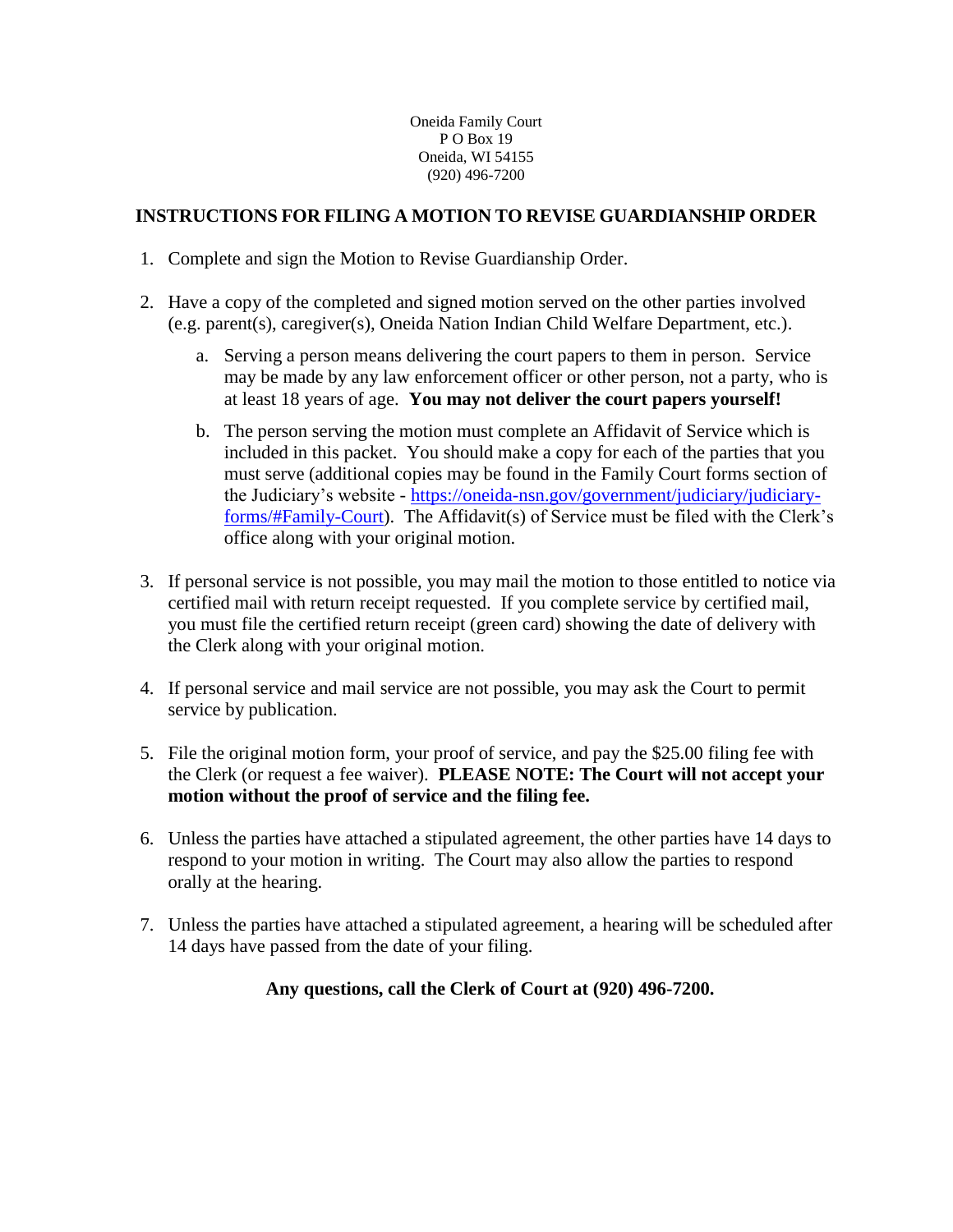## **ONEIDA FAMILY COURT**

#### **IN THE INTEREST OF:**

Name

**\_\_\_\_\_\_\_\_\_\_\_\_\_\_\_\_\_\_\_\_\_\_\_\_\_\_\_\_\_\_\_\_\_\_\_ Case No.** \_\_\_\_\_\_\_\_\_\_\_\_\_\_\_

\_\_\_\_\_\_\_\_\_\_\_\_\_\_\_\_\_\_\_\_\_\_\_\_\_\_\_\_\_\_\_\_\_\_\_ Date of Birth

#### **Motion to Revise Guardianship Order**

### **I STATE ON INFORMATION AND BELIEF:**

1. The petitioner is:

 $\Box$  the Department.

 $\Box$  the Nation's child welfare attorney.

- $\Box$  the child, if age 12 or older.
- $\Box$  the child's guardian ad litem.
- $\Box$  the child's parent.

 $\Box$  the person with whom the child is placed or in whose home placement of the child is recommended by the department.

2. Child's Address and Telephone Number

| Parent 1's Name, Address, and Telephone Number                                | Date of Birth |
|-------------------------------------------------------------------------------|---------------|
|                                                                               |               |
|                                                                               |               |
|                                                                               |               |
| Parent 2's Name, Address, and Telephone Number                                | Date of Birth |
|                                                                               |               |
|                                                                               |               |
|                                                                               |               |
| Guardian's Name, Address, and Telephone Number                                |               |
|                                                                               |               |
|                                                                               |               |
| Petitioner's Name (If Not Listed Above, Include Address and Telephone Number) |               |
|                                                                               |               |

3. I request revision of the guardianship order because there has been a substantial change in circumstances since the last order affecting guardianship and the proposed revision would be in the best interests of the child. The proposed revision is:

\_\_\_\_\_\_\_\_\_\_\_\_\_\_\_\_\_\_\_\_\_\_\_\_\_\_\_\_\_\_\_\_\_\_\_\_\_\_\_\_\_\_\_\_\_\_\_\_\_\_\_\_\_\_\_\_\_\_\_\_\_\_\_\_\_\_\_\_\_\_\_\_\_\_\_

\_\_\_\_\_\_\_\_\_\_\_\_\_\_\_\_\_\_\_\_\_\_\_\_\_\_\_\_\_\_\_\_\_\_\_\_\_\_\_\_\_\_\_\_\_\_\_\_\_\_\_\_\_\_\_\_\_\_\_\_\_\_\_\_\_\_\_\_\_\_\_\_\_\_\_ **See attached**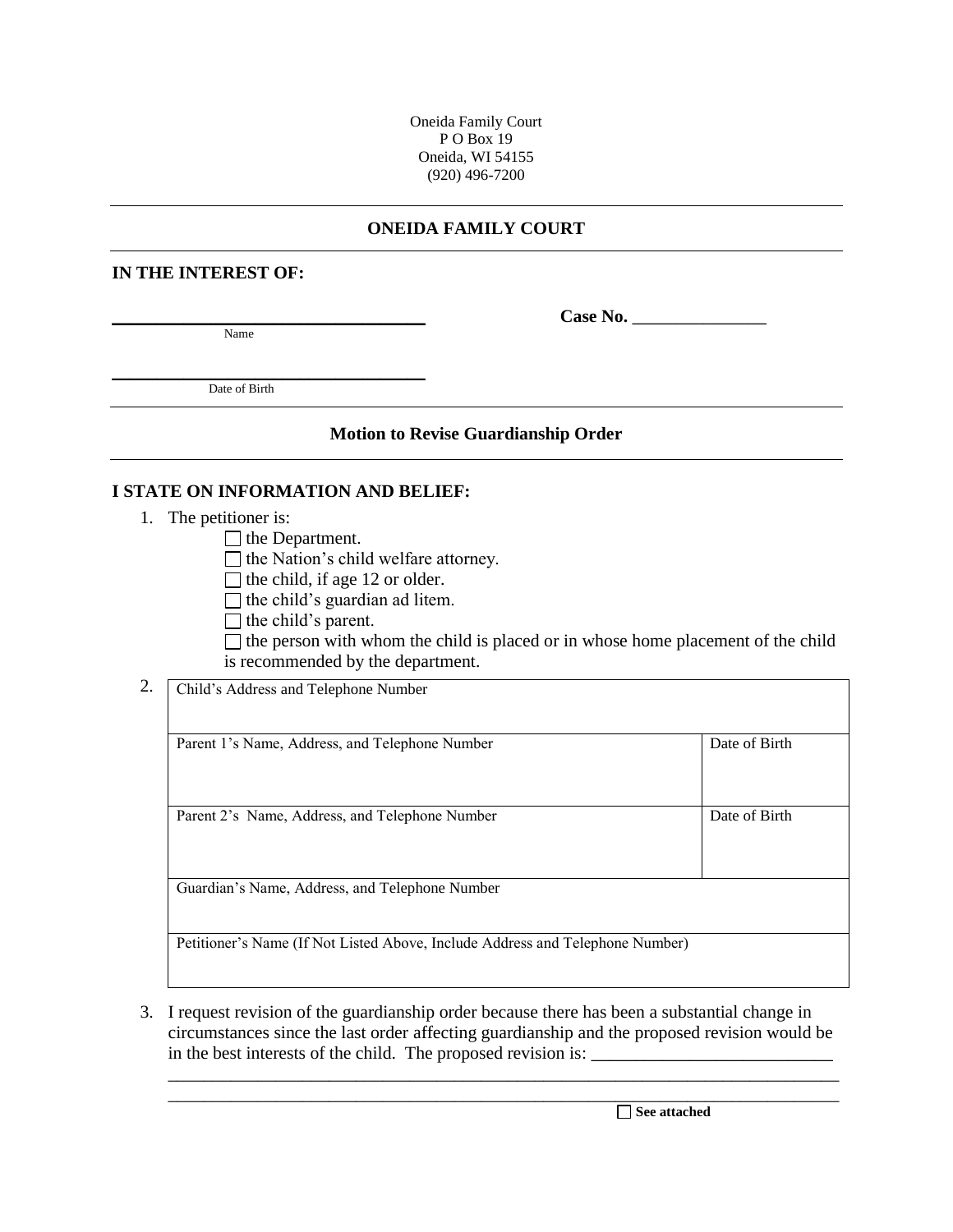4. The facts and circumstances which support this request are as follows: \_\_\_\_\_\_\_\_\_\_\_\_\_\_\_\_\_\_

 $5.$ 

 $\label{eq:1} \frac{1}{\sqrt{2}}\left(\frac{1}{\sqrt{2}}\right)^{2} \left(\frac{1}{\sqrt{2}}\right)^{2}$ 

.

|                                                                                                | See attached |
|------------------------------------------------------------------------------------------------|--------------|
| I request:                                                                                     |              |
| $\Box$ A hearing be scheduled on this motion.                                                  |              |
| $\Box$ The Court approve the attached stipulation which has been signed by all of the parties. |              |

\_\_\_\_\_\_\_\_\_\_\_\_\_\_\_\_\_\_\_\_\_\_\_\_\_\_\_\_\_\_\_\_\_\_\_\_\_\_\_\_\_\_\_\_\_\_\_\_\_\_\_\_\_\_\_\_\_\_\_\_\_\_\_\_\_\_\_\_\_\_\_\_\_\_\_

Signature Date

**\_\_\_\_\_\_\_\_\_\_\_\_\_\_\_\_\_\_\_\_\_\_\_\_\_\_\_ \_\_\_\_\_\_\_\_\_\_\_\_\_\_**

Name Printed or Typed

\_\_\_\_\_\_\_\_\_\_\_\_\_\_\_\_\_\_\_\_\_\_\_\_\_\_\_